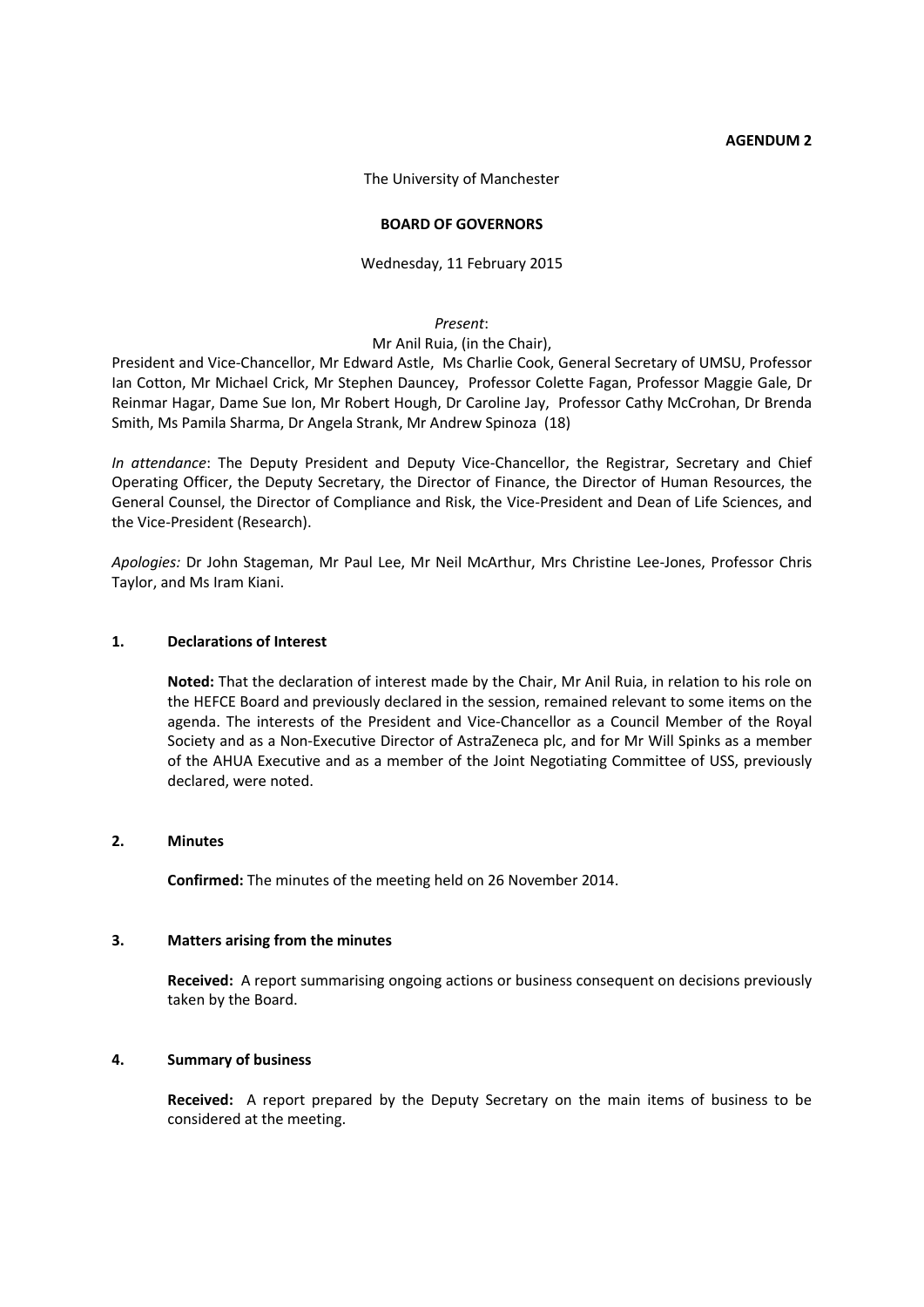## **5. Chairman's report**

# **Reported:**

- (1) That the revised CUC Code of Governance was provided for the information of members. The Code was brought forward through substantial consultation and was published at the end of last year. As with the UK Corporate Governance Code it applies on a "comply or explain" basis. This requires governing bodies, where they do not follow particular parts of the code, to explain why. As the University governance arrangements were within the boundaries of the previous Code, there was confidence that the University would be compliant with its key principles. However, some further work would be undertaken to map our current arrangements to its provisions and will be used to inform/support the session on Board effectiveness at the Planning and Accountability Conference.
- (2) That the Board noted the proposals for the review of Board effectiveness ahead of the session at the Planning and Accountability Conference and the survey of members currently underway. The Audit and Finance Committees had also been consulted on the Board's effectiveness and this feedback would be considered at the same time.
- (3) That the Chair reported on the national honours awarded to University staff members. Professor Alistair Burns, Professor of Old Age Psychiatry, had received a CBE for his work for Health and Social Care, in particular Dementia Care, and Honorary Professor Richard Ramsden, had received an MBE for services to Otolaryngology. The Board also offered sincere congratulations to Mr Robert Hough, Deputy Chair of the Board of Governors, on the award of his CBE in recognition of his services to business in the North West.

# **6. Secretary's report**

# **Noted:**

- (1) That elections are ongoing within the faculties to determine membership of Senate from members of the Academic and research staff and a full reported would be provided at the May meeting.
- (2) The Deputy Secretary provided a brief update on the forthcoming election of the Chancellor. Nominations would formally open for the role on Monday,  $23^{rd}$  February. Should more than one candidate gain nomination, a ballot of staff, members of the General Assembly and registered members of the Alumni Association would be held in May, with the result declared in June 2015, ahead of the next General Assembly meeting. The new Chancellor would then take up office from 1 August 2015. An installation ceremony would be scheduled before the meeting of the General Assembly in January 2016.
- (3) That the Board noted the electoral process governing the appointment and the concern from some members about an electoral contest which might dissuade good candidates from standing for an entirely ceremonial role. Acknowledging this, and the comments from other members who felt that an electoral element was worth maintaining, in planning for this exercise the University had previously suggested that that the conclusion of the ballot would provide an opportunity for a review of the process and the relevant Statute and Ordinance that governs it. The operational group overseeing the election would therefore review the election on its conclusion, consulting as appropriate within the University, and bring back a report and any recommendations to the governing body (noting that any changes would require the amendment of the relevant Ordinance and/or Statute. In discussing the forthcoming election, the Board also suggested that the University might seek to further promote the role and office in social media and/or advertising ahead of the launch of nominations.

#### **7. Stock-take Report**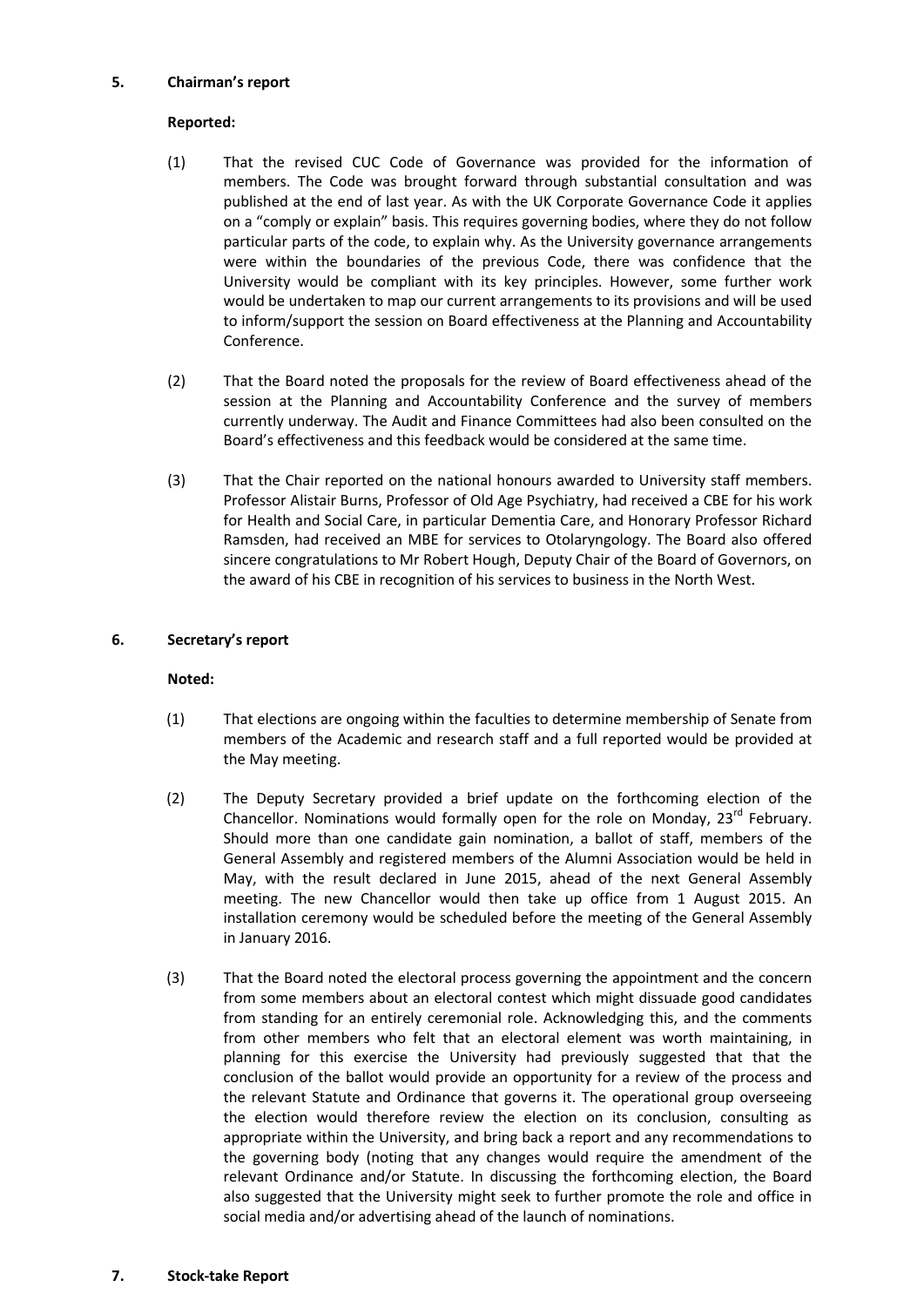**Received: T**he annual stock-take report ahead of its consideration and appraisal within the Conference programme.

**Reported:** That the report was being circulated to the Board at an earlier stage to allow for questions and enable it to be seen in the context of the Planning and Accountability Conference agenda, and thereby shape the focus of the conference.

**Noted:** That the Board considered the University's performance against the targets previously agreed by the Board. The Board considered two elements in further detail; the league table performance of the University, and performance against environmental sustainability targets. Both areas, in addition to equality and diversity, were identified as potential topics for future strategic briefings.

**Resolved:** That the reports themes and conclusions would be examined further within the Planning and Accountability Conference agenda.

#### **8. President and Vice-Chancellor's report**

#### **(a) The Report of the President and Vice-Chancellor to the Board of Governors**

- (1) That the President and Vice-Chancellor briefed the Board on the Chancellor of the Exchequer's Autumn Statement, and the settlement secured for Greater Manchester with a wide range of announcements in support of the ambition to build a 'Northern Powerhouse' to complement the strengths of the capital city. These investments covered transport infrastructure, the arts and science, notably the Sir Henry Royce Institute for Materials Research and Innovation here at this University. The Statement contained details of how government will invest the £5.9 billion committed to science and research capital between 2016 and 2021. This included major new research facilities and projects, one of which is the Royce Institute. Another key point of relevance to higher education was the announcement of a postgraduate loan scheme starting in 2016–17, preceded by a bursary scheme in 2015–16.
- (2) However, the prospect of further reductions in public spending introduces potentially significant uncertainty for the HE sector. While the Treasury has not published detailed budgets for Government departments from 2016 and indeed there is a General Election pending which introduces yet more uncertainty, there is a view that existing plans will mean sizeable cuts to most departments, including BIS. Critically, generating an increase in operating surplus remained crucial for the University in order to invest in its priority activities. Realising the 2020 ambitions will require significant financial investment. To this end, the University must generate discretionary funds, exercise strong financial control, secure efficiency savings and generate new income. Funds will always be limited and the University would have to make the difficult choices about how it invests. Discussion over priorities for investment, and savings and additional income generation would be an important ongoing topic of discussion across the University, including at the forthcoming Conference.
- (3) The 2014 round of Annual Performance Reviews (APRs), which was completed in December, had been effective in evaluating performance across the University against the key priorities identified in the strategic plans and operational priorities. Overall the University had made significant progress towards many of the goals and targets described in Manchester 2020, the University's Strategic Plan, but the President and Vice-Chancellor acknowledged that the University still faced major challenges in some areas to achieve the "step change" that will be required to meet ambitions. This will be factored in to the refresh of Manchester 2020 which will be taking place over the summer.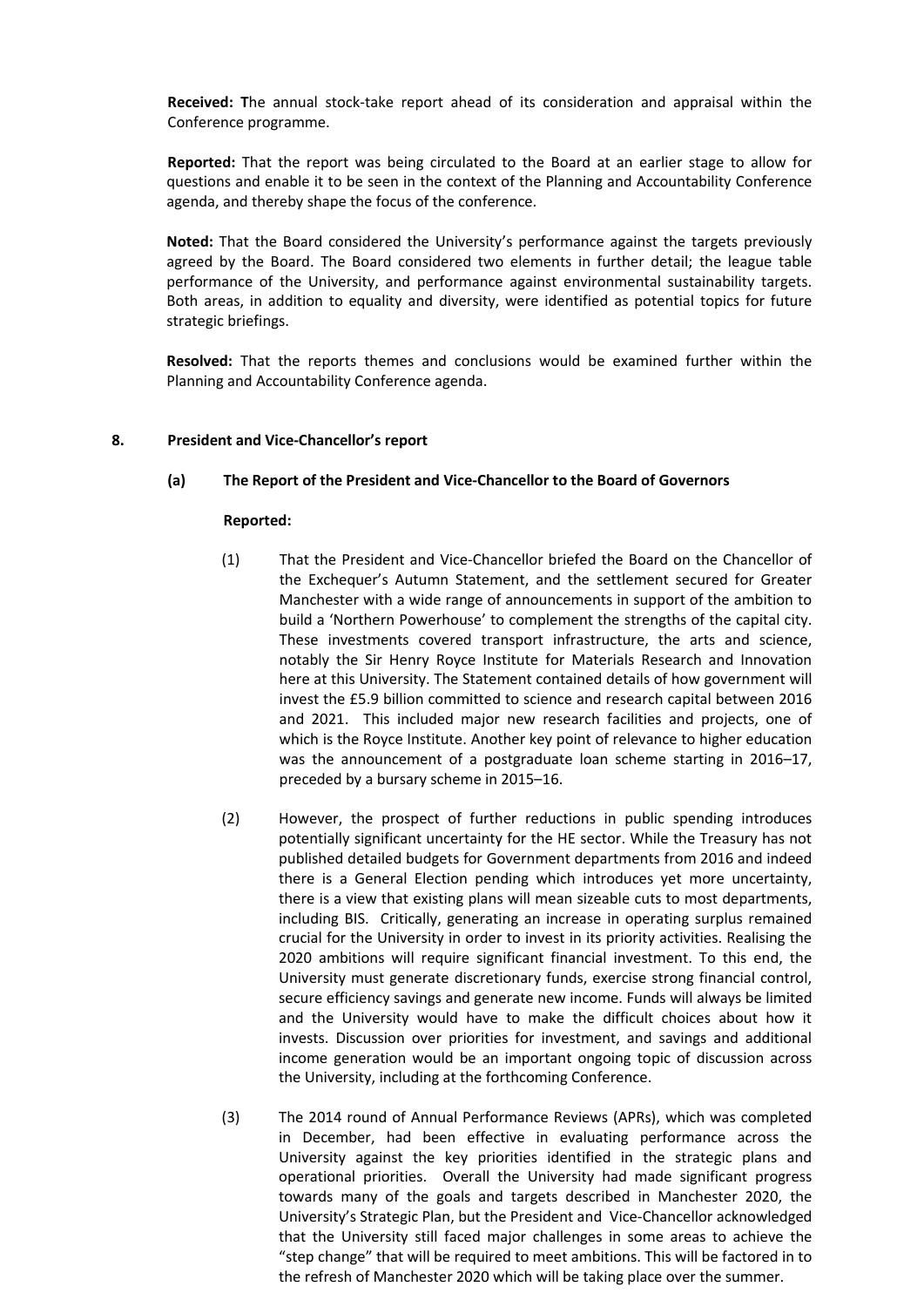- (4) That the President and Vice Chancellor provided an update on student number position for recruitment in 2014, and for the forthcoming year. The University had exceeded its home and international undergraduate targets. The recruitment of students not attaining ABB or equivalent was within the permitted range for the University's Student Number Control allocation and was in line with University strategy to retain high entry standards. Overall the postgraduate admission data was also positive. The University exceeded international PGT and both home/EU and international PGR targets. The home/EU PGT target was missed but the University achieved its overall home and international student targets for both full-time and part-time students. The University was now focusing attention on recruitment for the 2015 intake, which was likely to be as challenging with increasing competition for the most qualified A level students. The Intake Management Group (IMG) would be meeting regularly through the cycle to consider how best to ensure the University achieves student recruitment targets in 2015 with a focus upon attracting students of the highest quality.
- (5) That the President and Vice-Chancellor, with input from the Deputy President and Deputy Vice-Chancellor, briefed the Board on the proposals for the Royce Institute. The new Institute, announced in the Autumn Statement and supported by industrial partners, will have its £235m research centre in Manchester. The Manchester centre will be supported by satellite centres or 'spokes' at the founding partners, comprising the universities of Sheffield, Leeds, Liverpool, Cambridge, Oxford and Imperial College London. The exact funding details and the formal structure was being finalised, with some form of collaborative joint venture currently under consideration. A site on the Oxford Road corridor had been identified, and any research generated within the Institute would be associated with the respective lead Universities.
- (6) That the President and Vice-Chancellor provided an update on the appointment processes underway for the Vice-President and Dean of Medical and Human Sciences and the Vice-President and Dean of Engineering and Physical Sciences.
- (7) That, as the Board had previously been informed, the President and Vice-Chancellor had initiated a review of the effectiveness and sustainability of current structures, and possible alternative structures, for the organisation of the Faculty of Life Sciences and cognate disciplines in the University. This Review Group was chaired by Professor Keith Brown, Vice-President and Dean of the Faculty of Humanities, and would report its conclusions to Senate in June 2015, and to the Board of Governors in July 2015. The Review Group was now consulting with leaders in the Life Sciences and cognate disciplines in this University and beyond. An interim report would be provided to Senate in April, and then to the Board of Governors at the May meeting.
- (8) That the President and Vice-Chancellor briefed the Board on the Government's "Health North" programme, proposed in January to unlock healthcare innovations in the English regions with the greatest health challenges. The funding was likely to provide a significant amount of research funding to the University and would drive a number of significant collaborative opportunities.

#### **Noted:**

(1) That the Board discussed the appointment processes underway and in relation to the competitive offers to candidates, that had delayed the appointments. In responding, the President and Vice-Chancellor was now confident that the University had attracted stronger candidates as compared to those that came forward in the first round. The Board also noted the size of the faculties concerned, which were comparable to small and medium sized universities in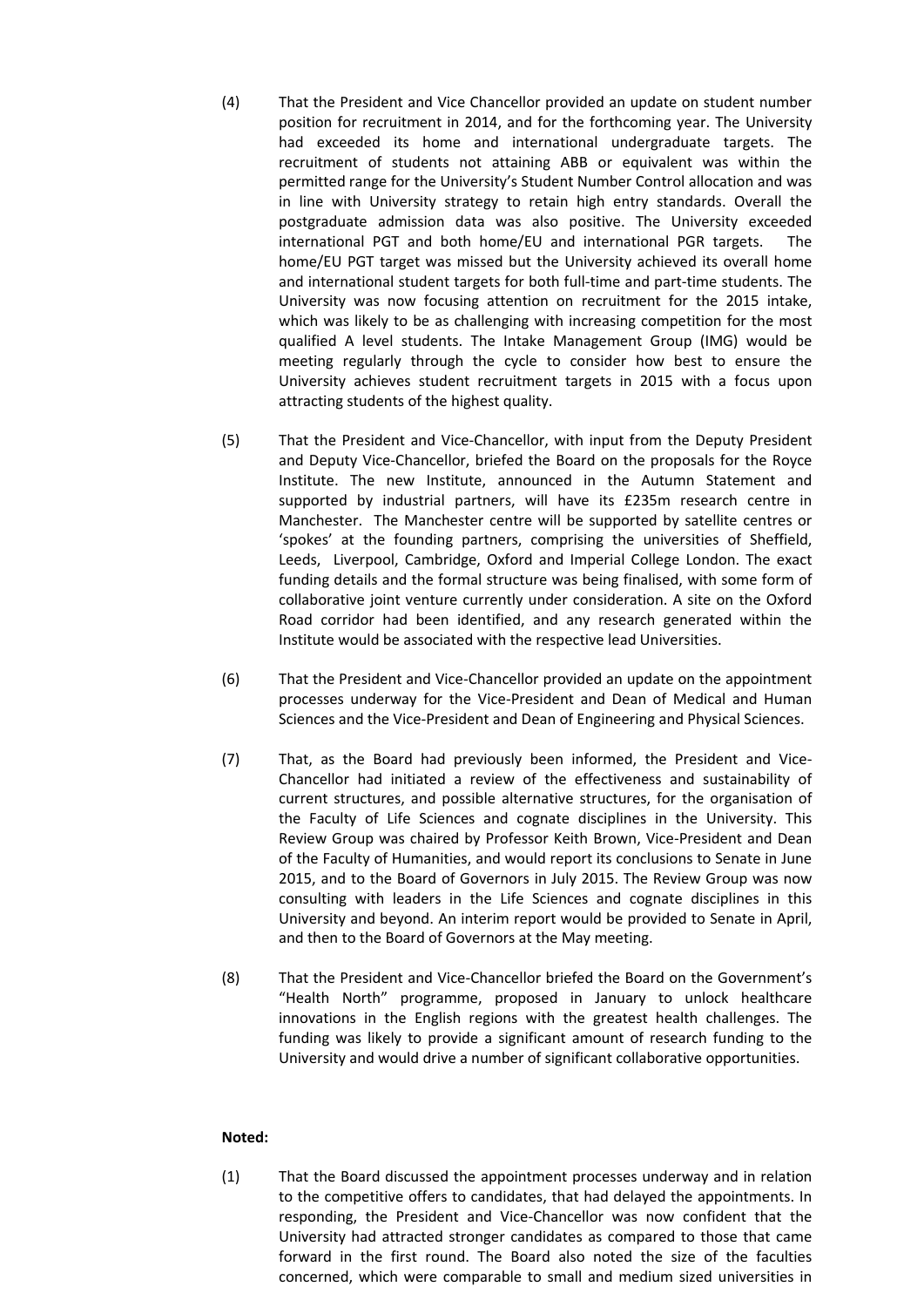the sector, and therefore this could have undermined the relative attractiveness of the VP and Dean positions as compared to VC appointments for some candidates.

- (2) That the Board discussed the ongoing Review of Life Sciences and Cognate Disciplines. The Board recognised that the process of review could be disruptive and that therefore was important that the pros and cons of any new model were explored, within a relatively short timescale. The Review was not performance related, but was necessary given the funding challenges that the disciplines and the University would face in the future, post REF.
- (3) That the Board considered the themes of the conference, including any assessment of the University's position within the sector and maintaining distinctiveness within a highly competitive and concentrated funding model, where funding was likely to come under greater pressure after the election.
- (4) That the Board agreed that Sustainability and Equality and Diversity would be strong topics for the Strategic Briefing in June.

N.B Sustainability was subsequently deferred until the September briefing, in order to ensure the presentation could be delivered by key staff.

**Resolved:** That as it was likely that funding and legal structures for the Royce Institute would be confirmed before the pre-election period begins, the Board granted delegated powers to the President and Vice-Chancellor (as Chair of PRC and Finance-sub), to the Chair of the Board of Governors and to the Chair of Finance Committee to progress this ahead of the next formal meeting.

# **(b) Exercise of Delegations**

#### **Reported:**

(1) Acting on behalf of Senate and the Board of Governors, and on the recommendation of the relevant Head of School and Dean of the Faculty, the President and Vice-Chancellor awarded the title of emeritus professor to:

Professor Nicholas Tarrier, School of Psychological Science, with effect from 8<sup>th</sup> January 2015.

- (2) Acting on behalf of the Board of Governors, and on the recommendation of the Vice President and Dean of the Faculty of Humanities, the President and Vice-Chancellor appointed Professor Kenneth McPhail as Associate Dean for Social Responsibility for the period 1 December 2014 to 30 November 2017.
- (3) Acting on behalf of Senate and the Board of Governors, the President and Vice-Chancellor appointed:

Professor Steve Flint, as Interim Vice-President and Dean of the Faculty of Engineering and Physical Sciences from  $5<sup>th</sup>$  January 2015, until such time as a permanent appointment is made.

Professor Julian Davis, as Interim Vice-President and Dean of the Faculty of Medical and Human Sciences from  $5<sup>th</sup>$  January 2015, until such time as a permanent appointment is made.

(4) Acting on behalf of the Board of Governors, the President and Vice-Chancellor appointed Mr Andy Westwood as Associate Vice-President for Public Affairs, from February 2015.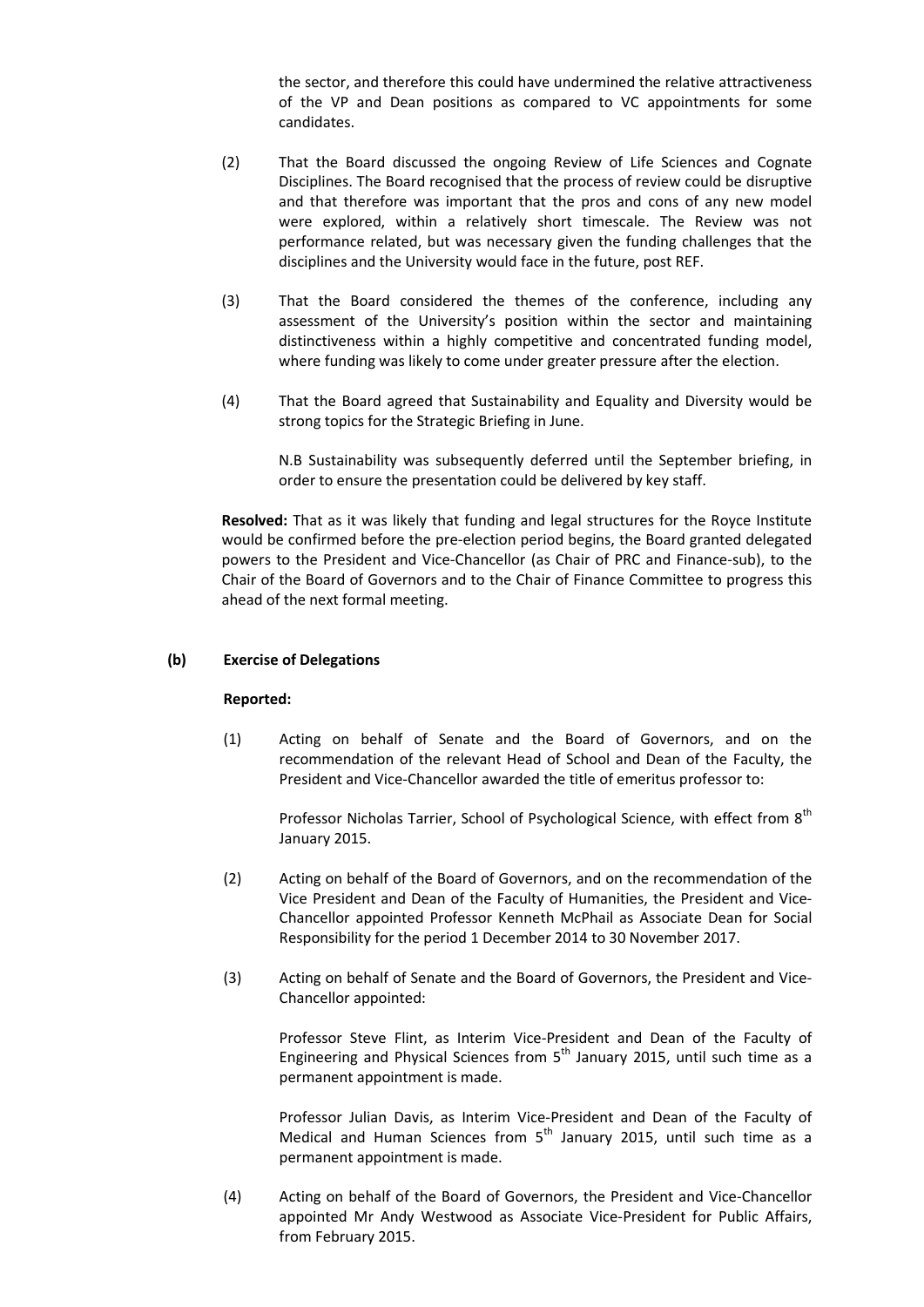- (5) Acting on behalf of Senate and the Board of Governors, the President and Vice-Chancellor re-appointed Professor Jeremy Gregory, as Head of the School of Arts, Languages and Cultures for the period 1 August 2015 to 31 July 2017.
- (6) Pursuant to General Regulation VII.4, the Common Seal of the University has been affixed to instruments recorded in entries 1514 -1539.

## **(c) Report from the Director of Finance**

**Received:** That on this occasion there was nothing further to add to the information contained in the report of the Finance Committee.

## **(d) Report from the Director of Compliance and Risk**

**Received:** A report on the operational management of risk and compliance from Dr David Barker, Director of Compliance and Risk.

**Noted:** That, in reference to the risk map and register provided, the Board noted that the Director of Human Resources would be invited to the June meeting of the Audit Committee in relation to the risk concerning the People Strategy.

## **9. Research Excellence Framework (REF)**

**Received:** A paper and presentation from Professor Luke Georghiou on the outcome of the 2014 REF Exercise.

## **Reported:**

- (1) That as a whole, the results indicate that the University remains a leading researchintensive university and its REF rankings are consistent with those which we achieve in other measures, such as research income. However, it needed a significant improvement in the quality of research if the University was to meet the goals described in the 2020 strategy. The REF is a retrospective exercise, which assesses the period from 2008 – 2013, so does not fully reflect the upturn achieved in the past two years, which is being supported by the implementation of a new research quality strategy.
- (2) That the Research Excellence Framework 2014 (REF2014) is a process of expert review, which replaced the RAE as the UK-wide framework for assessing research in all disciplines. It is of major importance for the University both in terms of reputation and financial consequences. The REF operates at the level of individual disciplines (e.g. Chemistry, Law), called Units of Assessment (UoAs) each of which had an expert panel to assess submissions. The University submitted a wide range of data about its research staff, outputs, impact and environment in each UoA covering the period 2008 – 2013. The expert panels awarded each UoA separate grade profiles for Research Outputs, Impact and Environment, using grades from 4\* to unclassified. These sub-profiles were then combined, using set weightings, to give an overall profile for the UoA. Sample UoA REF result:

4\* - Quality that is world-leading in terms of originality, significance and rigour

3\* - Quality that is internationally excellent, but which falls short of the highest standards of excellence

2\* - Quality that is recognised internationally in terms of originality, significance and rigour

1\* - Quality that is recognised nationally in terms of originality, significance and rigour Unclassified - Quality that falls below the standard of nationally recognised work, or was not eligible under the REF criteria

(3) That research power was a useful measure as it combines quality with critical mass. The ranking of the top five institutions is consistent on both of the main power measures: 4\*/3\* multiplied by staff FTE and grade point average (GPA) multiplied by staff FTE. The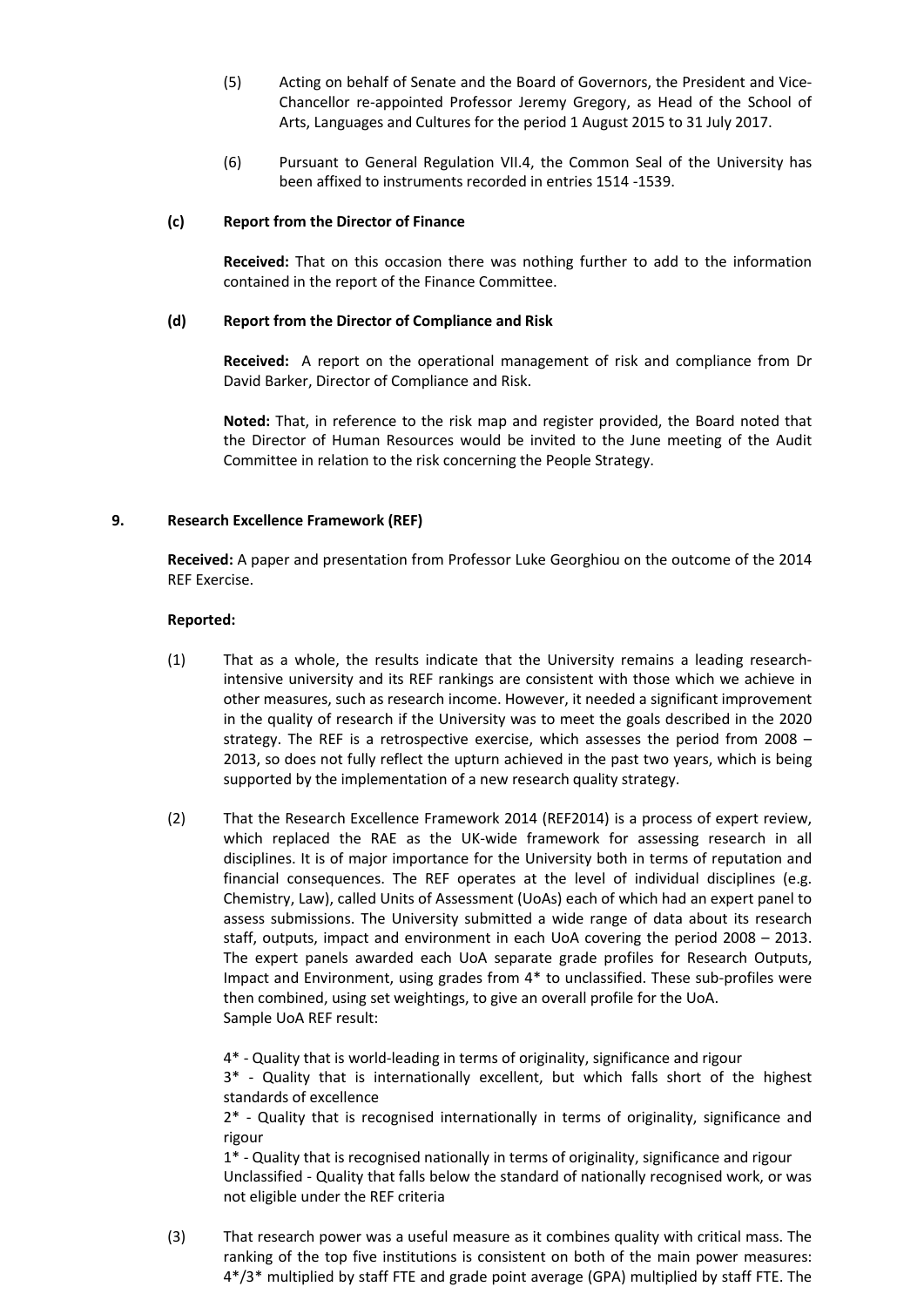University of Manchester ranks in fifth place, behind UCL, Oxford, Cambridge and Edinburgh. At 78%, the UoM's submission rate is approximately the same as in RAE2008, but considerably lower than several of its competitors. The University performed well in Impact and Environment sub-profiles, particularly for Environment, where it was in joint 1st place for the percentage of  $4*/3*$  research in all but one of its UoAs. However, in outputs, it had far fewer 3\* and 4\* outputs than competitor universities and over 24% of research was graded at 2\* or lower. Although this places the University above the target of 70% of research judged as world-leading (4\*) or internationally excellent (3\*), it does not take into account the research of non-returned staff. Within this overall result, there were some particular highlights with strong performances for research power in Allied Health Professions, Dentistry, Nursing and Pharmacy; Biological Sciences; Electrical and Electronic Engineering; Metallurgy and Materials; Physics; Computer Science and Informatics; Aeronautical, Mechanical, Chemical and Manufacturing Engineering; Business and Management Studies, Sociology, Anthropology and Development Studies and Modern Languages and Linguistics.

- (4) That if the UoAs are combined to a Faculty level, research performance is relatively consistent overall. FLS, Humanities and MHS all rank very substantially higher on power than on GPA. EPS stands out as having a slightly lower power ranking, but performing much more strongly on the percentage of  $4* + 3*$  and in GPA. The REF result as a whole is relatively consistent with other key measures of research success. In 17 of its UoAs,the REF GPA result is lower than might have been expected from the research income distribution, while the REF GPA is higher in 13 UoAs.
- (5) That the last two years have seen an upturn in the UoM's research performance, but this was too late to be reflected in the REF, which assessed research for the period 2008 – 2013. Research income was up by 7% in 2013/14 and is currently running at a 19% increase for the first four months of 2014/15, compared to the previous year, while market share of RCUK awards increased from 4.19% in 2012/13 to 5.11% in 2013/14 (fourth in the UK). The University had also improved citations: the percentage of outputs in the top 10% of citations increased from 22.1% in 2008-12, to 24.6% in 2009-13. This upward trajectory is supported by the major capital awards and Capital Programme which provide the University environment to support the highest quality of research. To maintain this upward trajectory and build towards both REF2020 and the aims of the Manchester 2020 Strategic Plan, University was implementing a new strategy to increase research quality with four key elements: a statement of expectations of staff for research; greater accountability for research quality, including impact and business engagement; development of new talent and increased support for research leaders. The intention was to achieve a change in research culture, raising levels of expectation and aspiration.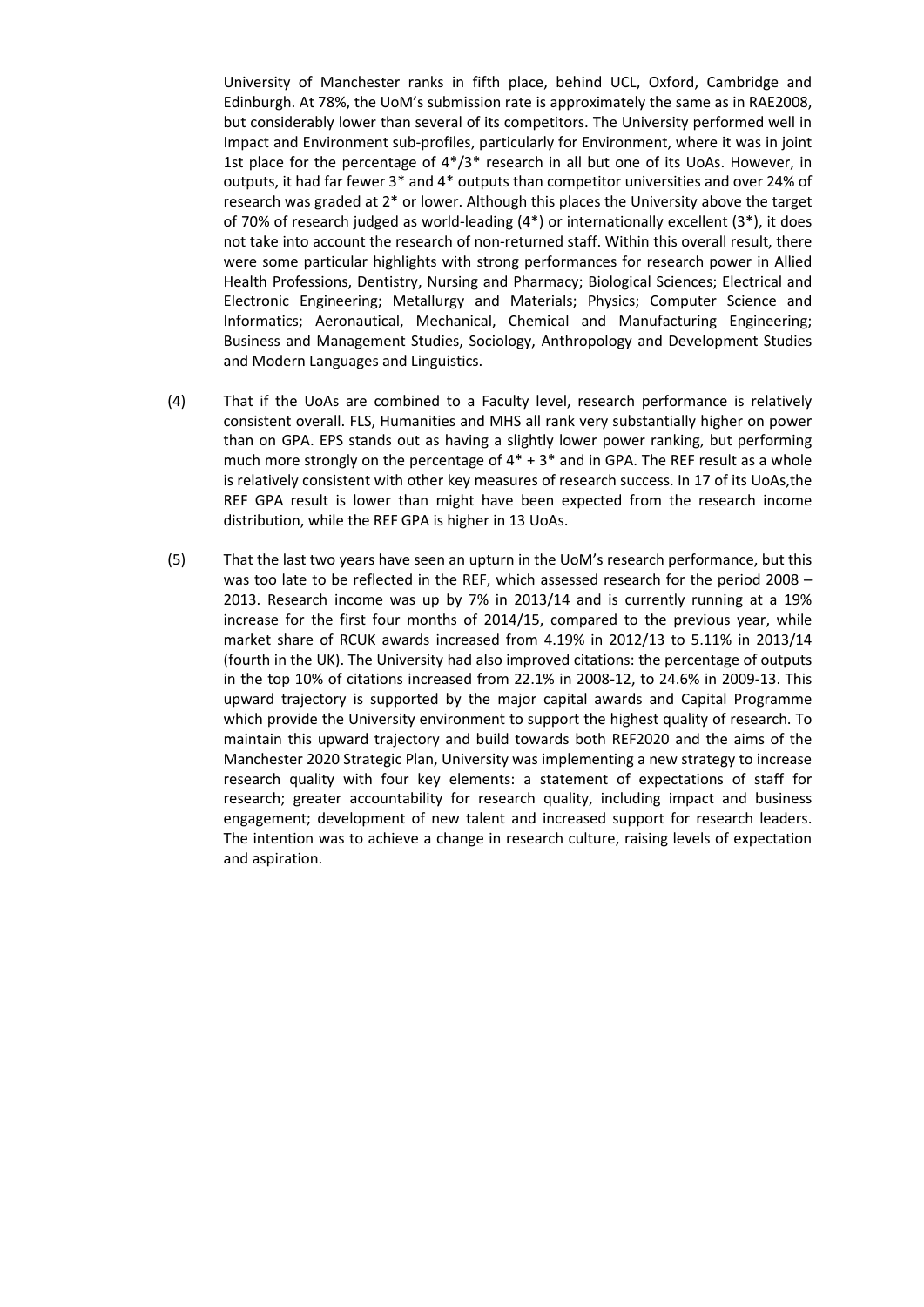#### **Noted:**

- (1) That the Board noted the outcomes and the assessment of the challenges facing the University in the future in terms of improving research performance.
- (2) That the University was confident that the investment in staff, in particular through Project Diamond, had an impact that was reflected in the REF results, although not all of their contributions could be assessed within the exercise. The University would also review the investments in order to ensure that the impact was delivered. The profile of appointments was different across the faculties, but broadly, performance for research active staff at a 3 star level should be a pre-requisite in recruitment.
- (3) That there was likely to be reductions in funding following the REF, the volume in some key areas was comparatively low and the SE concentration had raised performance among competitors. Recognising where research aspirations were lower, the University needed to provide greater challenge to research staff at the outset of their careers and nurture their development over time.

## **10. Board committee reports**

# **(a) Audit Committee, 27 January 2015**

- (1) That the Committee noted that in consultation with the Chair of the Audit Committee and the Chair of the Board of Governors, Mr Edward Astle had taken up membership of the Committee from 1 January 2015, replacing Mr Andrew Spinoza.
- (2) That the Registrar, Secretary and Chief Operating Officer and the Deputy Secretary provided an update on the cases being handled under the University's Public Interest Disclosure Procedure.
- (3) That the Committee approved the appointment of Ernst and Young, from 1 January 2015, as the new auditors of the University from the 31 July 2015 audit onward, for an outline period of three years, extendable to six years. The Committee also expressed formal thanks to Deloitte LLP, who had provided external audit services to the University over the previous six years.
- (4) That the Committee received a paper providing a series of questions in relation to the Board's effectiveness and the Audit Committee's reporting to the Board of Governors was provided for discussion. Among other comments, the Committee was satisfied with the relationship between it and the wider Board. The Audit Committee's work received sufficient attention and prominence at Board meetings and the flow of information was regarded as good. The relationship with the executive was excellent, with senior officers in regular attendance at meetings and available to speak to specific reviews. Senior Officers were transparent about areas of concern or problems with the Committee and the Board, and focused audit resource on known areas of weakness. The management responses to reviews that found inefficiencies or ineffective processes was broadly good, and the implementation was validated by follow-up internal audit work.
- (5) That there was a formal requirement that the TRAC Return is also approved through a Committee of the Board for the Institution. Once every three years the University is also required to confirm compliance with the detailed Statement of Requirement, and Uniac had also reviewed the University's compliance with this requirement and was satisfied with its provision.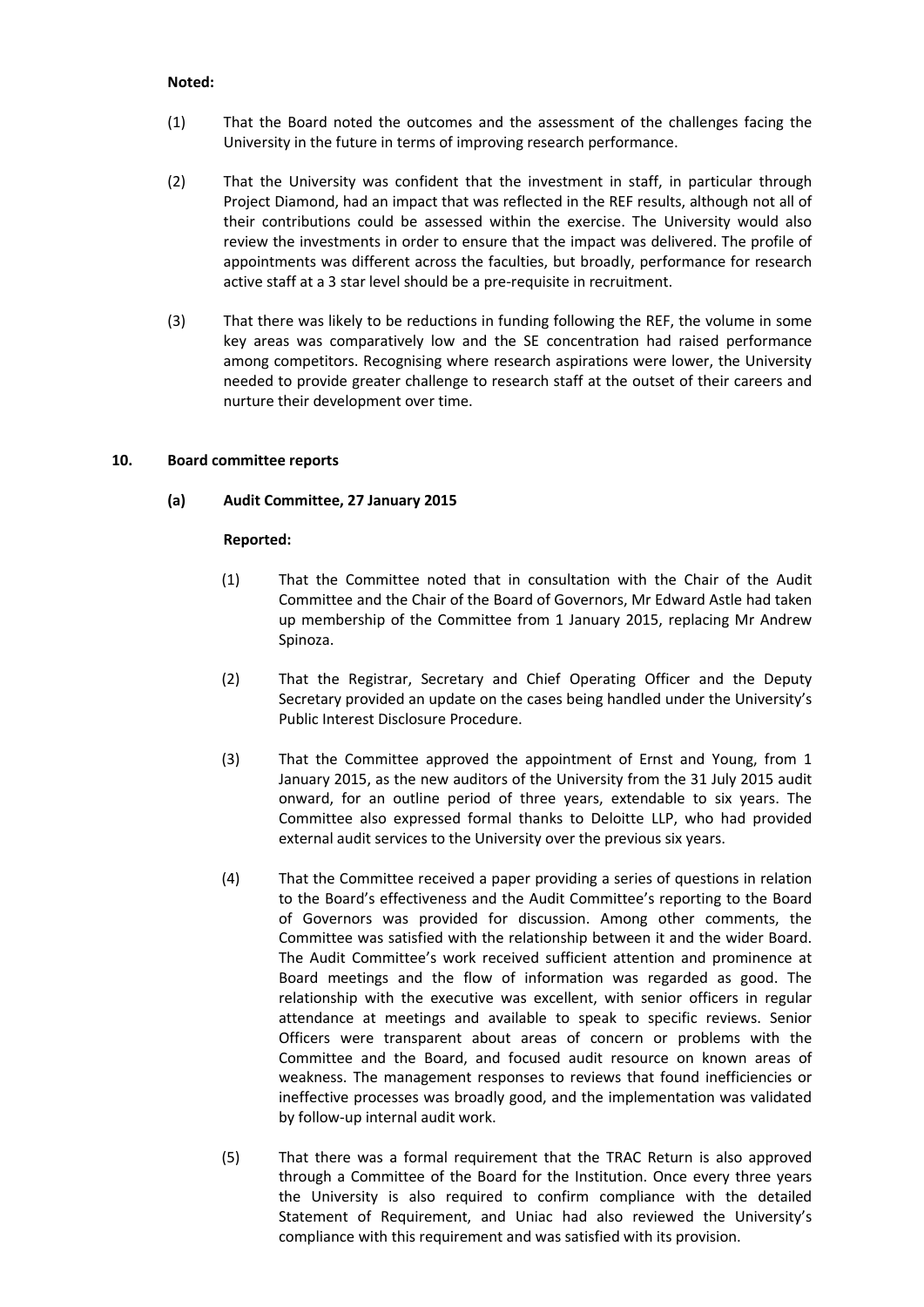(6) That the internal auditors had completed eight substantive reviews in the period. These were the Implementation of the UUK Concordat on Research Integrity, the TRAC Assurance, the UUK Accommodation Code of Practice - University Owned Halls of Residence, the UUK Accommodation Code of Practice - Privately Owned Halls of Residence, the Business Continuity Planning - Core Activities - (2013/14), Safeguarding Children (2013/14), Insurance and on EPS Research Income Coding.

- (7) That the Committee received a paper on Cyber Security from Gerry Pennell, the Director of IT Services who attended the meeting for this item to answer any questions raised by members. A key element of the work within the IT Transformation programme was the production of a cyber-security strategy for the University. KPMG were selected to assist with this work and a cybersecurity strategy was delivered in the autumn of 2014. This strategy included recommendations about governance, policy and awareness as well as technical items. The strategy was presented to ISGG and the Senior Leadership Team and approved in principle subject to provision of a costed programme and options (due end of January 2015). A new governance group – the Information Security Governance Group (ISGG) - has been formed - chaired by the Dean of FLS – to provide oversight of progress on Cyber-Security. This group was formed by extended the pre-existing Data Protection Group's remit to cover the wider aspects of Information Security. In particular, this group has reviewed progress on the development of the cyber-security strategy (see below). One of the governance recommendations arising from the cyber-security strategy work is the establishment of a central team, not in IT Services, with responsibility for the wider information security of the University (policy, guidance, compliance, awareness).
- (8) That the Committee reviewed the risk map and registers for the University, which were forwarded to the Board for review.

# **(b) Finance Committee, 26 January 2015**

- (1) That Finance Committee received an updated on the capital programme and noted the progress that had been made, including new projects included in this review. The Committee expressed its support for the bid for additional resources in the Estates Team. Finance Committee noted the latest report, including cash flow forecast. With the exception of the Whitworth Art Gallery, all projects remained within budget.
- (2) That it was proposed to create four endowment funds (two for each cultural institution) in the form of a permanent capital fund (where only the income may be spent) and an expendable fund.
- (3) That Finance Committee approved a proposal from Aon Hewitt to invest £25m into a diversified growth fund. This will result in a more efficient strategy going forward relative to the holdings in equities and a higher expected rate of return than investment in fixed interest gilts. These funds had originally been invested in the form of an absolute bond with Ignis. However, shortly after placement the Ignis team had left the company. Aon Hewitt would liaise with the Director of Finance to identify a suitable manager.
- (4) That Finance Committee also received presentations from the two recently appointed global equity fund managers (Investec and Harris) and was pleased to note good performance to date and confirmation of adherence to the University's SRI policy.
- (5) Finance Committee noted the management accounts for November 2014 at the meeting. However, the December management accounts have since been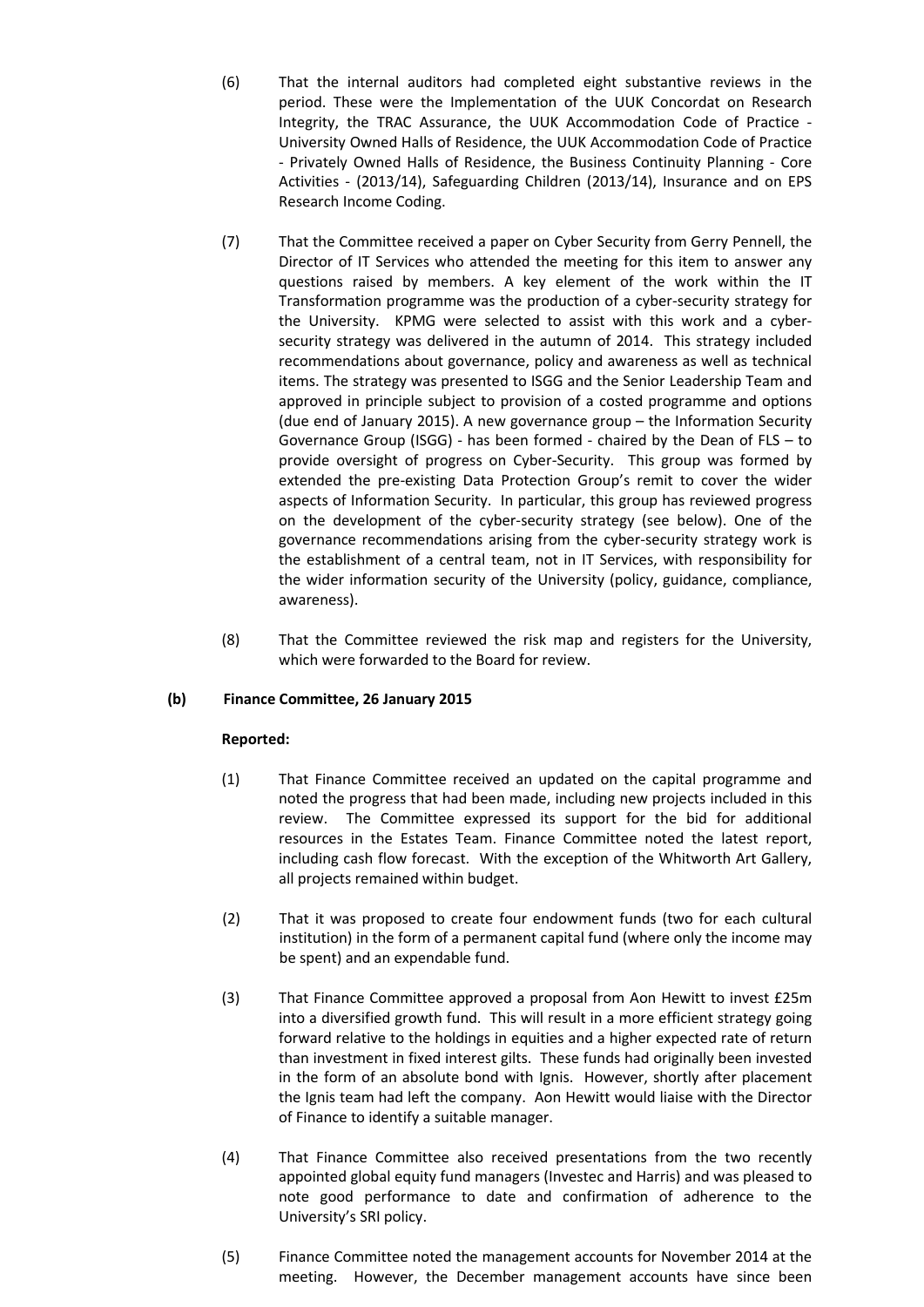reviewed by the Planning and Resources Sub Committee, and these are attached.

- The surplus for the period was £23.0m, £14.0m favourable to budget. Key factors were: £7.2m timing of non-pay expenditure and £3.9m favourable core pay.
- cumulative income was £386.2m, £2.6m lower than budget and 9.1% higher than prior year;
- pay costs were £203.9m, £1.6m favourable to budget. Pay costs (no ERVS costs to date) represented 52.8% of total income compared to 53.4% in the prior year, and lower than the budgeted 52.9%;
- the non-pay costs were 7.4% higher than prior year, at £130.5m but £13m favourable to budget;
- cash balances stood at £456m

Finance Committee considered the paper prepared by the Deputy Secretary and concluded the following:

- the non-executive role in the University environment was markedly different to that generally encountered in industry and it would be helpful to have greater clarity on the University's expectations of lay members and where they can add the greatest value;
- Would the Executive welcome greater challenge, and where should this happen? At Board meetings, or at the meeting of the sub committees?
- Should there be more voting matters at the Board?
- In relation to Finance Committee itself, there was a concern that there was a lack of financial expertise amongst the existing lay membership;
- There was agreement that the quality of the papers presented for consideration was excellent and provided the right level of information to enable the Committee to perform it fiduciary responsibilities.

**Resolved:** The Board of Governors approved the creation of the four new funds for the Manchester Museum and the Whitworth Art Gallery.

#### **(c) Remuneration Committee, 26 November 2014**

- (1) That the Remuneration Committee considered the Terms of Reference and agreed that no changes were required.
- (2) That the Committee considered the recommendations of the Senior Salaries Review Group. The Remuneration Committee considered the recommendations and noted that these were within the boundaries of the existing and previously approved pay policy for academic related grade 9 roles. The Remuneration Committee approved the recommendations from the Senior Salaries Review Group and the recommendation from the Registrar, Secretary and Chief Operating Officer (Director of Human Resources).
- (3) That the Registrar, Secretary and Chief Operating Officer presented a paper recommending a bonus payment to two senior individuals for their exceptional contribution to the achievement of Project Falcon. Both payments are to be non-consolidated and therefore non-pensionable, and were approved. The Registrar, Secretary and Chief Operating Officer also presented a paper recommending a non-consolidated bonus payment to the Director of Development, which the Committee also approved.
- (4) That the Director of Human Resources presented a paper summarising the proposal from the Chair of the UMI3 Board of Directors, and their Remuneration Committee, for bonus payments to be made to the Chief Executive of UMI3. The Remuneration Committee approved the proposals as presented and agreed that a review of the current bonus arrangements was appropriate to ensure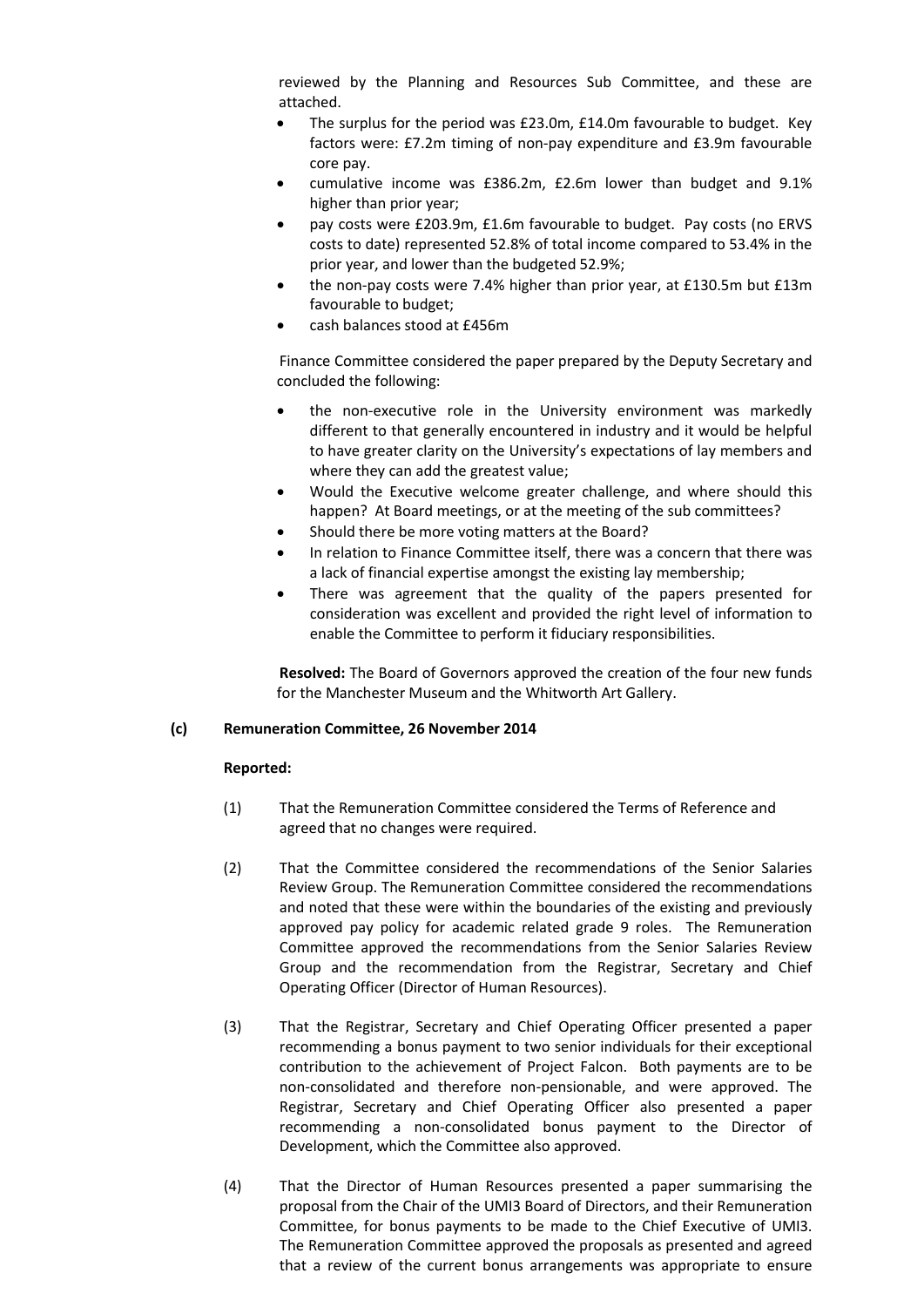that this continues to relate to rewarding stretching and exceptional performance and is a simplified structure.

- (5) That the Director of Human Resources presented a paper for information to the Remuneration Committee bringing the outcome of a recent Tribunal case involving Kings College London to their attention. The ruling from the Tribunal was to agree that due to potential poaching of academic staff it was acceptable for Kings College not to release the salary information on this group of staff but stated that it was acceptable to provide the salaries of senior professional support staff. Kings College were considering whether to appeal against the ruling on disclosing the salaries of senior professional support staff.
- (6) That the Committee agreed the revised remuneration package proposed for the CEO of the Manchester University Press (MUP).
- (7) That the Registrar, Secretary and Chief Operating Officer brought to the Remuneration Committees attention the rise in the number of staff receiving more than £100,000 per annum as reported on page 31 of the Annual Accounts. The numbers had risen from 81 to 108. This was associated with recruitment of academic staff via Project Diamond. Individuals who were recruited part way through 2012/2013 would not have shown in the figure of 81 but would appear the following year which reflects a full 12 months of salary.

#### **11. Report from the Senate**

**Received:** A verbal report on the business initiated at the meeting of Senate held on 5 February 2015.

**Reported:** That the President and Vice-Chancellor highlighted the discussions at Senate concerning the REF, the Review of Pastoral Care, the Review of Life Sciences and Cognate Disciplines, and Middle Eastern Studies and the associated review of faculty processes in withdrawing academic programmes.

#### **12. Report from the Planning and Resources Committee**

**Received:** A summary of matters discussed at the meeting of the Committee held on 9 December 2014 and the items considered on 10 February 2015 will be provided at the meeting

- (1) That the Director of the Jodrell Bank Discovery Centre reported that, in its third year of operation, the Jodrell Bank Discovery Centre had continued to perform well. Achievements included visitor numbers of 138,388, up 8%, and the award of the Kelvin Medal for the contribution to public engagement with science. All of the Annual Performance Review reports will be circulated to the Board as part of the documentation for the Planning and Accountability Conference.
- (2) That the Committee considered a report on the information required for the Office for Fair Access (OFFA) and HEFCE monitoring returns for 2013/14, relating to the Access Agreement and HEFCE Student Opportunity Funding and the National Scholarship Programme. It approved the income and expenditure levels and milestone information for 2013/14.
- (3) That the Committee received the Minutes from the Finance Sub-Committee meeting held on 18 November 2014 and considered the draft management accounts as at the period ended 31 October 2014. The Committee also approved the budget and planning guidance for 2015/16 and the five year plan and noted that the introduction of the new SORP would impact on the budgeting/planning process.
- (4) That the Committee considered a report on provisional student numbers as at 1 December 2014. The University was above its targets for full-time undergraduate,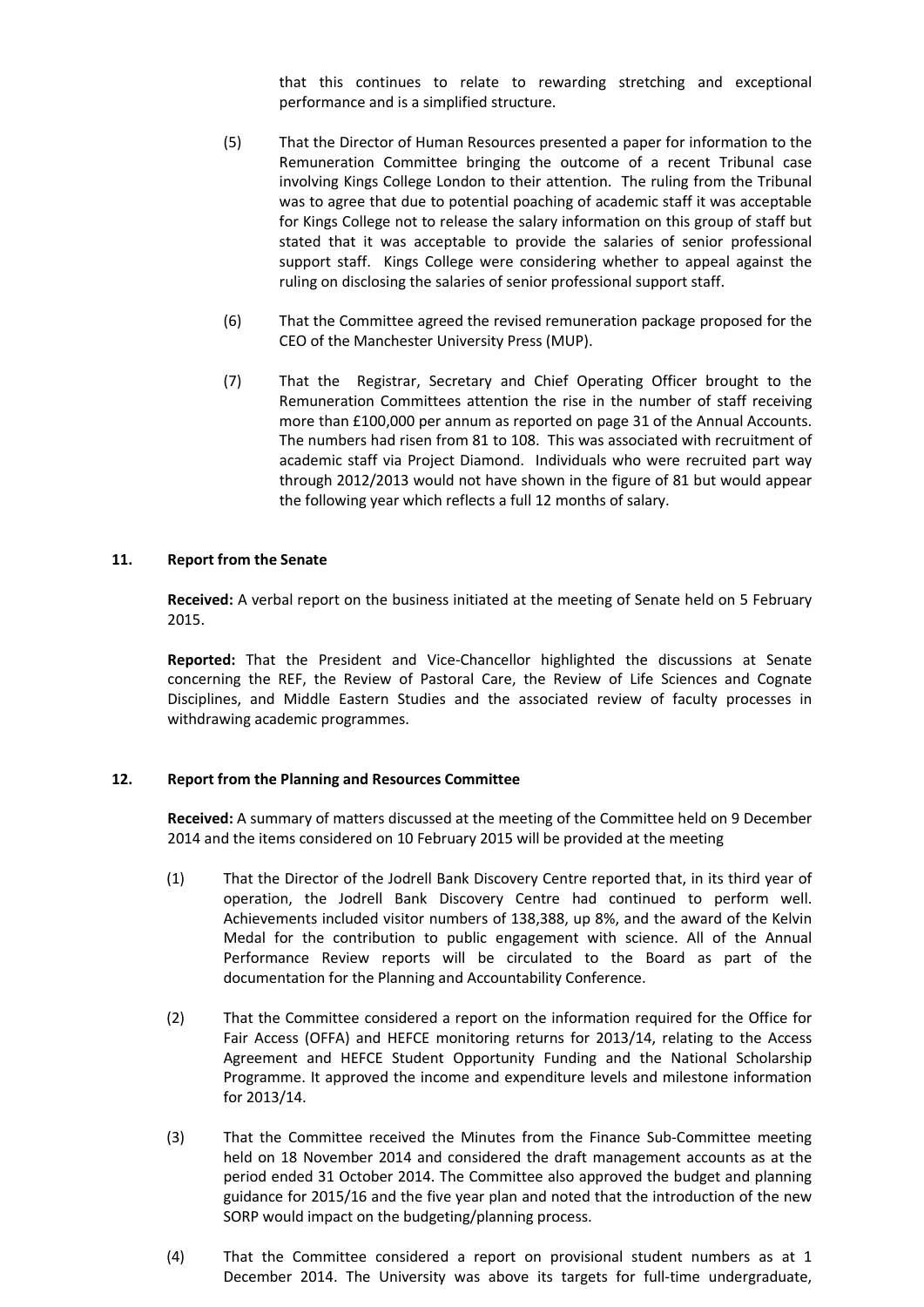postgraduate taught and postgraduate research student numbers although within this, full-time Home postgraduate taught student numbers were below target. The University had exceeded its Student Number Control allocation (based on intake) but as the number was still below the top of the flexibility range, no financial penalties would be incurred. At the same meeting, the Committee was informed that HEFCE would allocate £50 million in 2015/16 to higher education institutions to offer taught postgraduate bursaries on a match-funded basis, and that income-contingent loans for students under 30 years old wishing to undertake a postgraduate taught masters in any subject would be introduced from 2016/17.

- (5) That the Committee noted that, on the basis of the discussions held during the Annual Performance Reviews and other ongoing developments, the University's Senior Leadership Team had identified six key priorities for 2015/16:
	- i) to accelerate progress towards our research targets by developing a post-REF strategy;
	- ii) to continue to improve the student experience;
	- iii) to sustain student recruitment target numbers consistent with meeting financial contribution and delivering an outstanding learning and teaching experience;
	- iv) to deliver a focused, distinctive and effective social responsibility programme;
	- v) to create a more performance-orientated culture;
	- vi) to increase and diversify income.
- (5) That the Committee also considered the agenda for the Heads' meeting on 20 January 2015 which was focused on two issues: the key challenges and priorities facing the University post-REF and the key financial challenges and priorities for the University in 2015 and going forward.
- (6) That the Committee was updated on the discussions concerning the Universities Superannuation Scheme and was informed of the appointment of Andy Westwood as the new Associate Vice-President for Public Affairs. The Committee was also informed that there had been an additional meeting of the HR Sub-Committee on 25 November 2014, as part of the APR process, to consider the HR-related KPIs including equality and diversity. A report would be presented as part of the APR documentation to the Board of Governors.
- (7) That the Committee considered the Commemorative Plaques Policy and agreed to recommend the Policy to the Board of Governors for approval. The Committee also endorsed the recommendations, for two commemorative plaques on the University estate to recognise the achievements and University connections of Kathleen Drew Baker (1901-1957) and Sir William Lawrence Bragg (1890-1971), to the Board of Governors for approval and requested that Chair's action be taken in order to expedite the approvals.
- (8) That the Committee received the Minutes from the meeting of the Capital Planning Sub-Committee held on 14 October 2014 and a summary of business from the meeting held on 2 December 2014. It noted in particular the approvals relating to the Main Library Project, the Graphene Engineering and Innovation Centre and the Manchester Engineering Campus Development.
- (9) That the Committee received the Minutes from the meeting of the Information Systems Sub-Committee held on 28 October 2014**.**
- (10) That the Committee received the Minutes from the meeting of the Risk and Emergency Management Group (REMG) held on 6 November 2014, including the report: *Current status and management arrangements for the orphan collections,* and noted that the recommendations from the report on orphan collections would be accepted and that insurance arrangements for these items would be kept under review. The Committee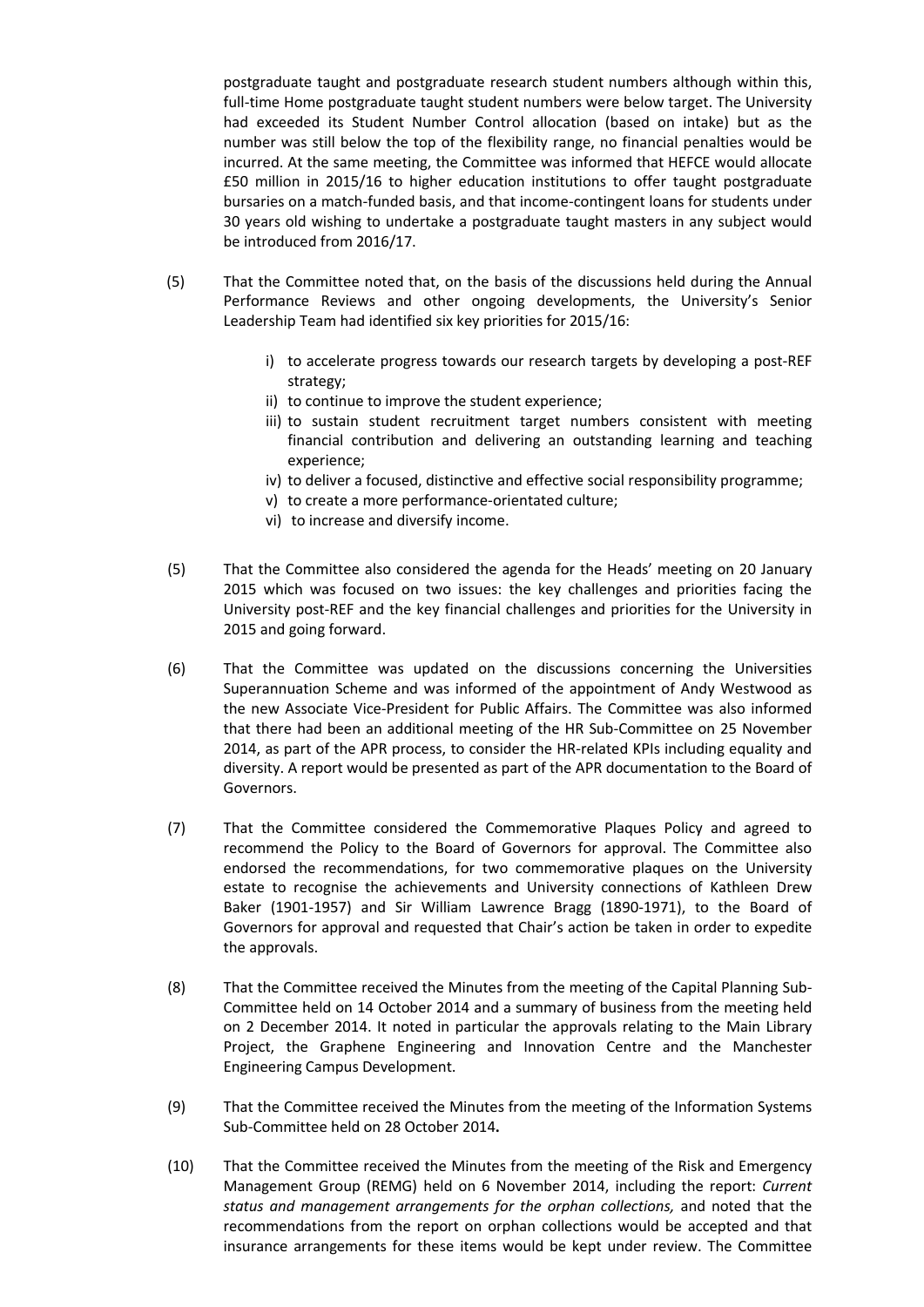also received the Minutes from the meeting of the Research Compliance Committee held on 10 November 2014.

(11) That the Committee received the Minutes from the meeting of the University of Manchester Research Institute held on 21 October 2014.

#### **13. Report from the University Students' Union Relations Committee**

**Received:** A summary of matters discussed at the meeting of the University-Students' Union Relations Committee held on 26 January 2015.

- (1) That the Committee received the final audited accounts of the Students' Union for the year ended 31<sup>st</sup> July 2014. It was the view of the Committee that the Union had achieved a very strong turnaround effort, with its financial position now looking relatively healthy. An item which will be reviewed in future is the relationship of the University and the Union for the purposes of account standard FRS8 (controlling parties).
- (2) That the Committee received a report from the Students' Union, reviewing progress after 6 months on the second year of its strategic plan. The Union will soon commence work to begin constructing a new strategic plan for the period 2016-2019. Around 1/3 of all Manchester students now take place in at least one activity now run by the Union. Around 12,000 students are members of a society, a 28% increase year on year. The Widening Participation programme (Access All Areas) had organised 25 outreach projects so far this year against a whole-year target of 10, and Manchester RAG had already exceeded the previous year's fundraising total in the first semester. Overall, around 2500-3000 students are now holding leadership roles (e.g. Society Chairs) within the Union. Welcome Week had been a great success, with internal research indicating a 91% satisfaction rate with the activities provided. Welcome Week in particularly had been the beneficiary of a successful partnership effort with the University, and the Union had also forged particularly effective links with the University's Equality and Diversity Team. New positions within the Union had been recruited to manage media sales and conduct research into student lifestyles and habits. The Union will be now turning its attention to its annual Executive elections over the next semester.
- (3) That the Committee was also made aware of recent developments regarding student campaigns on the Israel/Palestine conflict. In 2007, the Union had passed a policy which had mandated that a plaque be put up in the Union building, making a statement supporting the rights of Palestinian students to enjoy higher education. This had been renewed in 2010, and had been also proposed for renewal by students in autumn 2014. Following a conclusion of a referendum, where all students were able to vote or campaign for the 'Yes' and 'No' positions, the policy (and the plaque) had been renewed until 2017. As part of a review into policy making and campaigning activity, the union had instructed legal advice, and it would ultimately be for the Union's trustee board to decide what course of action to take. The Union was keen to separate this individual issue from the principle of allowing Students' Unions to comment on wider political affairs. The University has received correspondence on this matter but is awaiting the response of the Students' Union.
- (4) That the Committee received a report from the University on recent developments. The University was making progress on its residences redevelopment and North Campus reconfiguration; the Union is keen to ensure that halls remain affordable and accessible to all students. The recent REF result has had a significant impact on the University: while it has maintained its top 5 position is likely that there will be financial consequences, which will become clearer in March. The UCU boycott has been postponed following the reaching of a settlement, but the dispute will only end following a successful ballot of UCU members, the USS Trustees accepting the changes and the Pensions Regulator not raising any concerns.